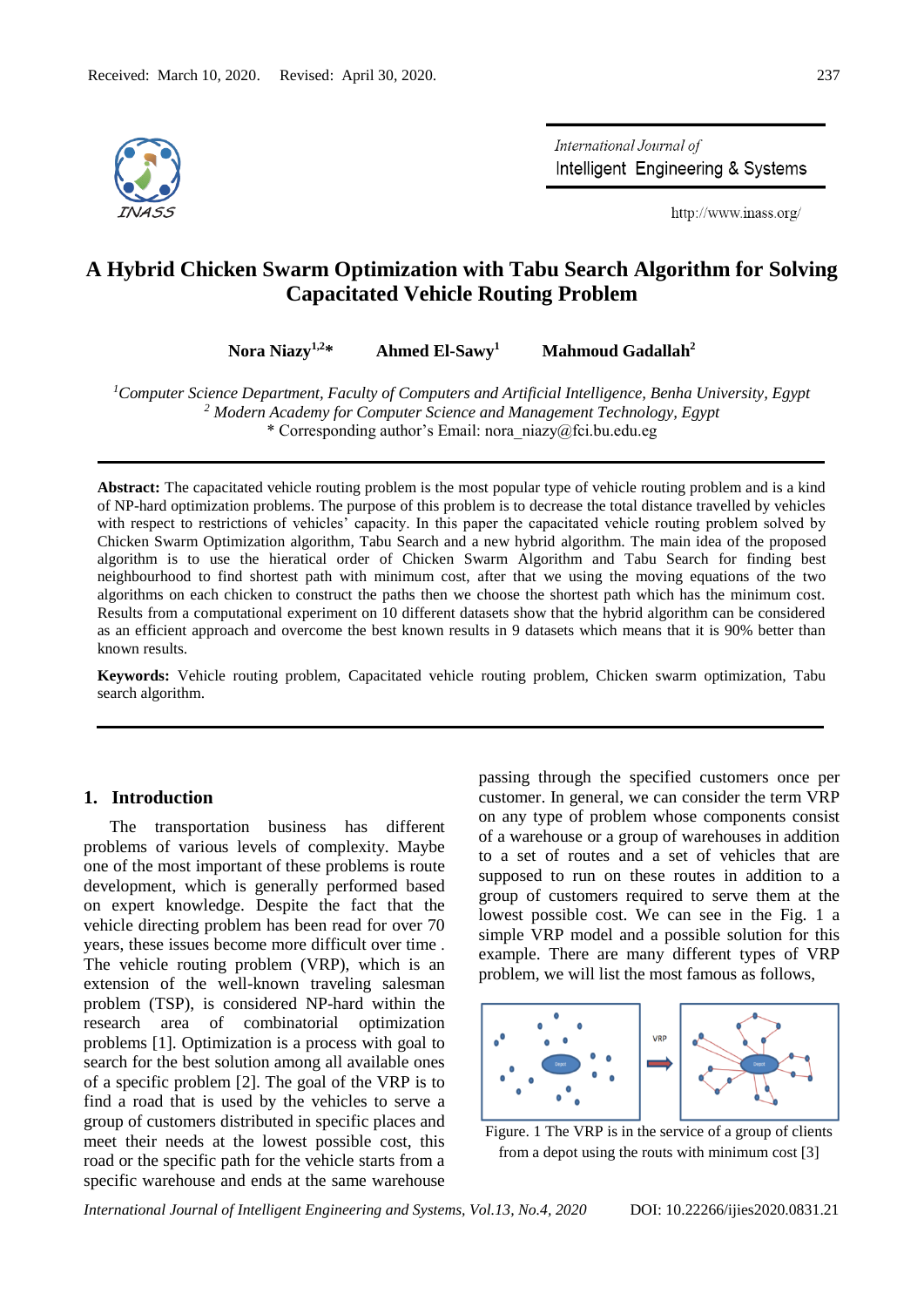- Capacitated VRP (CVRP) in this type, the vehicle's storage space must be taken into account while meeting customer requirements.
- VRP with Time Window (VRPTW) in this type, the timing of each customer must be observed.
- VRP with Pickup and Delivery (VRPPD) It should be noted in this type that the customer may return product, then the storage space inside the vehicle must be compatible with the possibility of returning the product through the customer
- Distance Constraint VRP (DCVRP) This type needs to define a certain distance for each vehicle as a maximum, and therefore this may affect the number of customers that will be served in addition to the path that these vehicles will take.

We can consider the problem of VRP as one of the problems that takes a very large arithmetic time, and the time to solve the problem increases exponentially as the size increases [3]. The problem of VRP can be solved by many theories. It is computationally complex to finding solutions for polynomial time problems and finding a globally minimum solution. As a result, to locate a near optimal solution in a reasonable amount of time for VRP we will use evolutionary computing approaches. For example: genetic algorithm, Ant Colony Optimization and Particle Swarm Optimization, Chicken Swarm Optimization (CSO) [4,5]. In this paper we will solve the CVRP by using CSO algorithm and Tabu Search (TS) separately then we create a hybrid algorithm between CSO and TS which give us the advantage of CSO in the chickens' various movements can be lead to achieve a good balance between randomness and determinism for finding the optimum, the second advantages is that the whole chicken swarm consists of several groups, namely multi-swarm. Through integration of the hierarchal order, chickens of the different groups may behave as a team and coordinate themselves to forage for food. Thus CSO can behave intelligently to optimize problems efficiently [6]. Also we use the power of TS to avoided local optima where all the neighboring solutions are non-improving [7]. By using previous advantages for CSO and TS we will get good results that surpass the current best known results.

We will mention the basic constraints for CVRP in next section then in section 3 we will talk about the history of the problem as well as the algorithms that we will use to solve the problem. In section 4 we describe how we apply the CSO and TS to solve the CVRP then the proposed hybrid algorithm to solve the problem will be discussed. The experimental results and the comparing between our hybrid algorithm with CSO, TS, and best known

results and which algorithm is better will be mentioned is sections 5.

#### **2. Problem's formulation**

The VRP is a kind of optimization problems which is the ground set is the lines of a graph *G(V,E)*. Among the different variants of VRP, the CVRP is the most essential and widespread transportation model which as Li [8] suggested, this kind of problem is easy to understand and hard to solve. The customers, exactly one depot and vehicles with the same size make the main elements for CVRP. The target of CVRP is to set paths which is beginning and ending in the depot after serving all customers under next conditions.

- (i) Every vehicle serves a group of customers, just one time for each customer in this group.
- (ii) In each group client requirements should not override the storage space for each vehicle.
- (iii) When designing roads, we take in our consideration that the cost of the road should be minimal.

We can define the CVRP as an unguided graph  $H=(X,D)$  where  $X = \{x_0, x_1, \ldots, x_n\}$  is a vertex set and  $D=f(x, x_j)/x$ ,  $x_j \in X$ ,  $i < j$  is an edge set. Vertex  $x<sub>0</sub>$  indicates for the central warehouse, and it is from where *m* correspondent vehicles of capacity should be able to serve all clients, dealing with a group of *n* vertices  $\{x_1, \ldots, x_n\}$ . We determine on *D* (a non-negative cost) distance matrix  $C=(C_i)^T$ between customers  $x_i$  and  $x_j$ . Let  $X_i, X_m$  be a partition of  $X$ , a route  $\mathbb{R}$ *i* is a permutation of the customers in  $Xi$  assigning the order of visiting them, starting and finishing at the depot  $x_0$ . The cost of a given route  $R_i = \{xi_i, x_i, \ldots, x_i\}$ , where  $xi_i \in X$ and  $xi_{0} = x\mathbf{i}_{k+1} = 0$  (0 denotes the depot) [1,3]. Is given by:

$$
Cost(Ri) = \sum_{j=0}^{k} c_{j,j+1} \tag{1}
$$

And the problem solution cost (S) is:

$$
F_{CVRP}(S) = \sum_{i=1}^{m} Cost(Ri)
$$
 (2)

The CVRP consists of defining a group of *m* vehicle routes:

- The smallest total cost.
- Starting and stopping at the warehouse *x0*.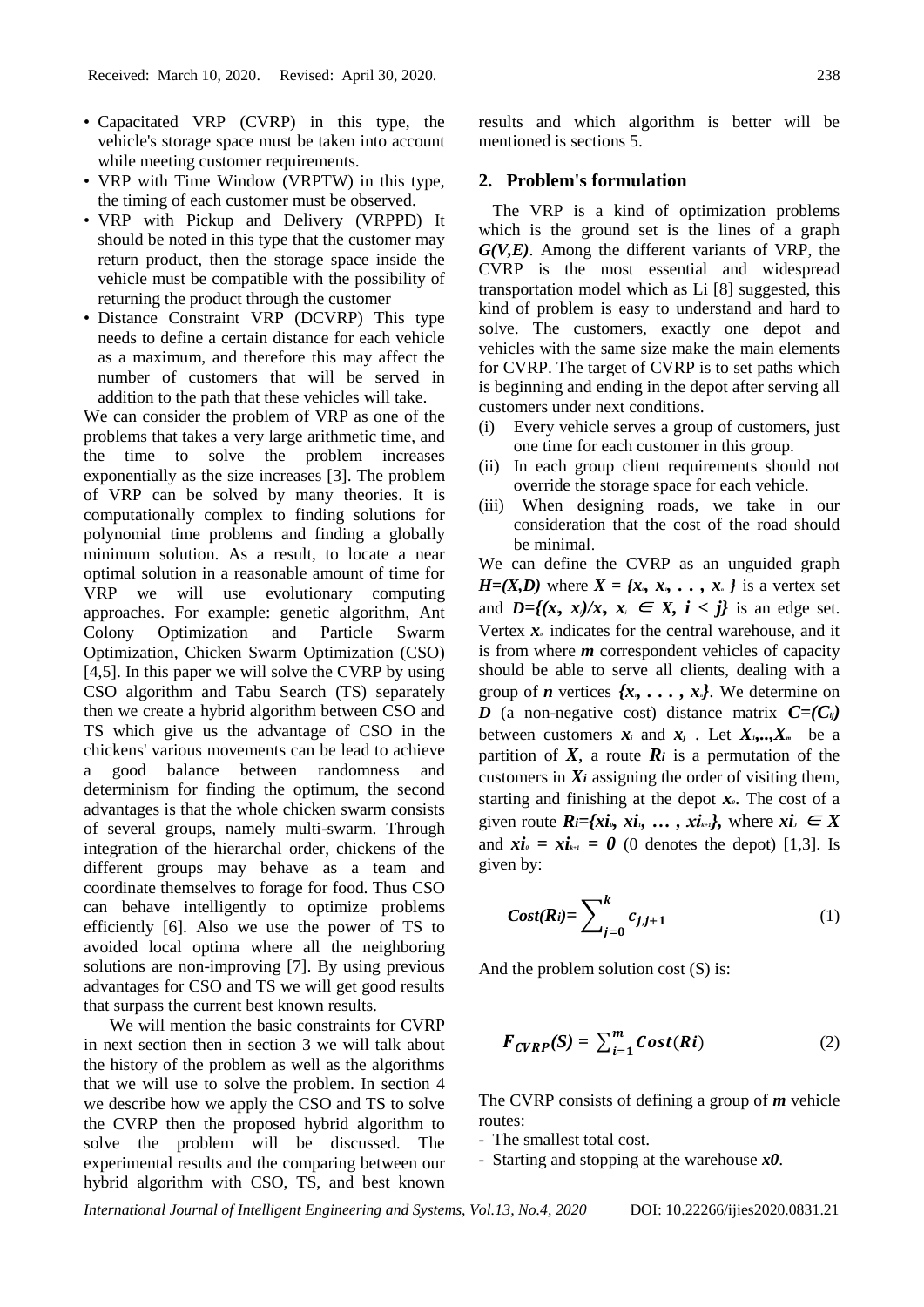- Every client is visited just once by a specific vehicle, according to the limitations.
- Any rout doesn't exceed the total requirements:

$$
Q\left(\sum_{x_j \in R_i} q_{j < Q}\right) \tag{3}
$$

- The total distance of any route is not larger than a pre-set specific

$$
T(Cost(Ri) \leq T) \tag{4}
$$

- The type of goods should be the same kind for all clients [1,3].

One of the important elements that effect on the solution is the number of vehicles as a value or variable input decision. In this research, the route length is reduced separately of the number of used vehicles, we can observe that the Travelling Salesman Problem (TSP) and VRP are nearly relevant to two combinatorial difficult problems [1]. There are a numerous examination works distributed in the VRP with pickup and delivery. Laporte has published research and studies related to the VRP and its types [9], which can be considered as a reference for this kind of problems. Pop has published a mathematical model for the popularize VRP [10].

#### **3. Literature review**

The multi-ant colony system (MACS) was used by Abad and Gajpal [11] to resolve VRP by using backhauls. There is a method to solve VRP with pickup and delivery was created by Zachariadis [12] by using an adjusted memory. For an identical issue, Subramanian [13] introduce a symmetric heuristic for solving VRPSPD which was generated to get better outcomes. Multiple theories have been introduced to solve VRP, they can be divided into exact methods, heuristic algorithms, and metaheuristic algorithms. Exact algorithms can solve small and medium VRP instances and because the limitation of exact algorithms, most algorithms used to solve VRP are heuristic and metaheuristic. Both heuristic and metaheuristic algorithms introduce approximate solutions in reasonable computing times, so they are more suitable for realworld cases and commercial applications [1]. The optimization techniques involve meta-heuristics such that, Genetic Algorithm (GA), Ant Colony System (AS), Multi-Particle Swarm Optimization (MAPSO), and Tabu Search (TS). Particularly, DVRP can be considered as an expansion to the standard VRPs that is generated by Decomposing a DVRP into a series of static VRPs. The Researchers deal

with two methods of solving the problem: Population based metaheuristics (As Ant Colony, Evolutionary Algorithms, and Particle Swarm Optimization) and trajectory-based metaheuristics (As, Tabu Search, Greedy Randomized Adaptive Search Procedure (GRASP), variable neighbourhood search). Also, a number of reallife applications and dynamic performances measures of various metaheuristics are described. The approaches based on dynamic programming could be also classified as trajectory based simulations .In DVRP is solved using an enhanced Genetic Algorithm (GA) that tries to increase both diversity and the capability to escape from local optima [14]. In the previous works and researches, a single depot with customers distributed around this depot is assumed. The route that was specified for a vehicle, start and end in a center depot. But sometimes there may be more than one depot and in this case it must be handled by planning various routes covering all the clients or nodes [15].

#### **3.1 Chicken swarm optimization (CSO)**

Optimization algorithm is recent bio inspired, precisely Meng was supposed in 2014 Chicken Swarm Optimization (CSO), the behaviour of the chicken swarm, the hierarchal order was mimicked. The chicken swarm can be split into many groups, every of which formed of one rooster and many hens and chicks. Different chickens follow different laws of motion. There exists contest between various chickens under certain hierarchical order [6,16]. According to the natural attitude of chickens in the swarm, the CSO introduces a swarm optimization. Dependence on the hierarchical formation within the swarm is such that this formation is topped by the highest fitness values and in this case this formation is topped by the roosters, and those with the worst fitness values are at the end of the formation and in this case we can consider them the chicks. In the same time, those in the middle are hens. The swarm is divided into groups, each group containing a rooster, a group of hens and a group of chicks and they are generated randomly [17]. The rooster with the highest fitness value can search for food in more places and on a larger scale.

$$
x_{i,j}^{t+1} = x_{i,j}^t \times (1 + Random(0, \sigma^2))
$$
 (5)

where  $x_{i,j}^{t+1}$  and  $x_{i,j}^{t}$  are the position of jth dimension of particle  $i$  in  $t+1$  and  $t$  iterations, respectively, and randn(0,  $\sigma$ ) is a random number of Gaussian distribution whose variance is  $\sigma^2$ . The parameter  $\sigma^2$ can be calculated [18].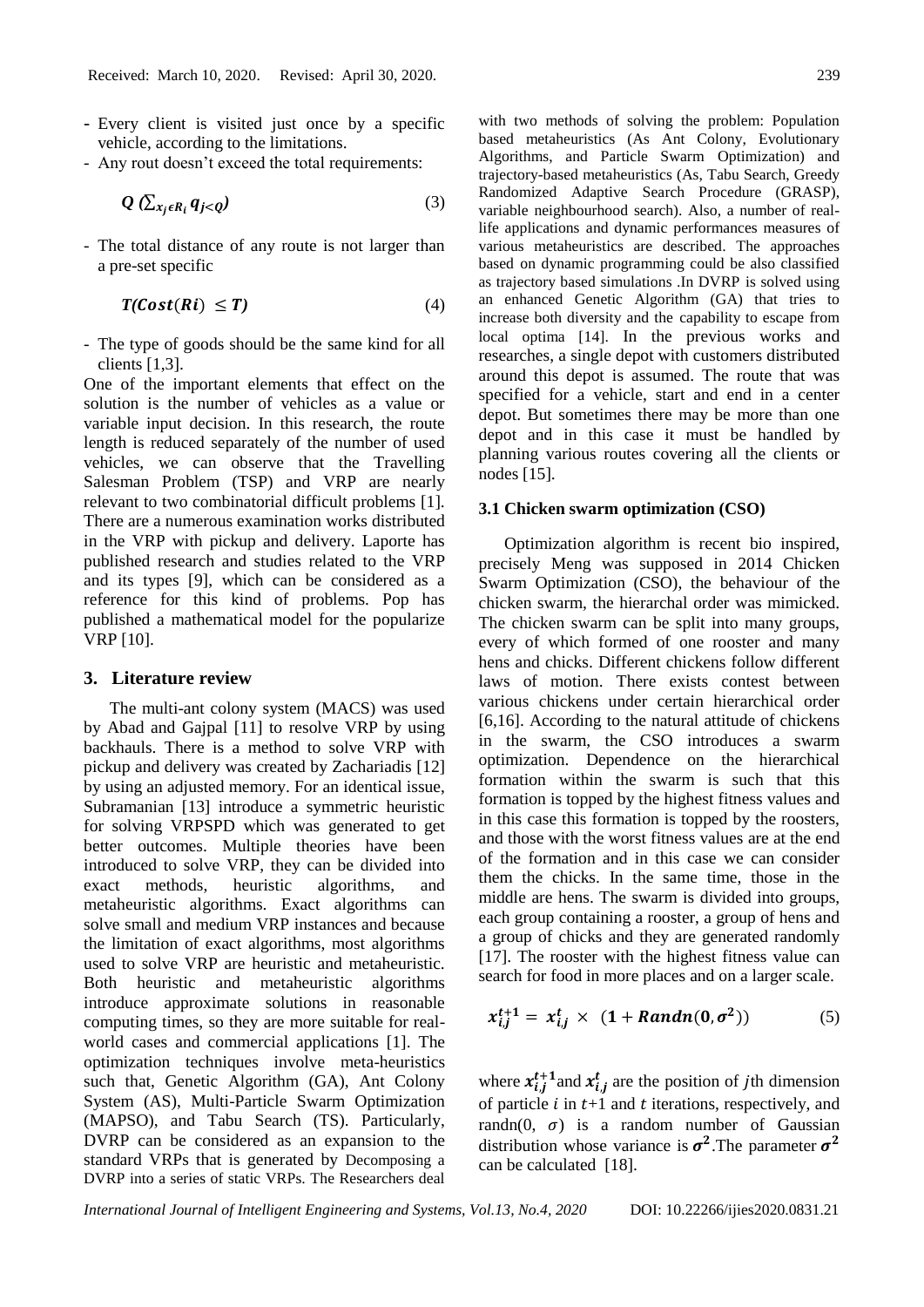Received: March 10, 2020. Revised: April 30, 2020. 240

$$
\sigma^{2} = \begin{cases}\n1, \text{ if } f_{i} \leq f_{j} \\
\downarrow e^{\left(\frac{(f_{k} - f_{i})}{|f_{i}| + \varepsilon}\right)}, \text{ otherwise } k \in [1, N], k \neq i\n\end{cases}
$$
\n(6)

Where  $i, j \in [1, r \text{ size}]$  and  $i \neq j$ . r size represents the number of rooster swarms.  $f_i$  and  $f_j$  are the fitness values of rooster *i* and *j*, respectively;  $\xi$  represents a number which is few adequate [18].

Some hens can rob good food from another group

$$
x_{i,j}^{t+1} = x_{i,j}^t + S1 \times Rand \times (x_{r1,j}^t - x_{i,j}^t) + S2 \times Rand \times (x_{r2,j}^t - x_{i,j}^t)
$$
 (7)

Where  $x_{r1,j}^t$  and  $x_{r2,j}^t$  are the position of rooster individual  $r1$  in the population of hen  $xi$  and rooster individual  $r2$  in the other population, respectively. Rand is a uniform random number over [0, 1]. *SI* and  $\mathcal{S}$  indicate the weight calculated [18].

$$
SI = e^{\left(\frac{(f_i - f_{r1})}{|f_i| + \varepsilon}\right)}
$$
(8)

and 
$$
S2 = e^{(f_{r2} - f_i)}
$$
 (9)

Where  $f_1$  and  $f_2$  are respectively, the fitness value of rooster individual  $r1$  in the population of hen  $xi$ and rooster individual  $r2$  in the other population [18].

Chicks search for food beside their mothers

$$
x_{i,j}^{t+1} = x_{i,j}^t + FL \times \left(x_{m,j}^t - x_{i,j}^t\right) \tag{10}
$$

Where FL stands for a parameter, meaning that the chick would follow its mother to forage for food.  $x_{m,j}^t$  represents the position of the *i*-th chick's mother  $(m \in [1,N])$  [18].

## **3.2 Tabu search (TS)**

Glover was proposed the Tabu search in 1986, using local search methods to defeat local optima.(Actually, Glover was suggests in1977 many elements of this first TS and some elements of later TS proposals, specification ,including short term memory to stop the reflex of current moves, and longer term frequency memory to support



Figure. 2 Chicken swarm optimization pseudo code

attractive components). The main idea of TS is to follow up LS whenever it observe a local optimum by permit non-improving moves, cycling back to previously moves is denied by the use of memories, surname Tabu lists, that save the current history of the search, the conception that can be Subscribed to Artificial Intelligence principles .The main Tabu Search can be assuming as simply the gathering of Local Search with short-term memories. The first two basic elements of any Tabu Search heuristic are the clarification the search space and its neighbourhood. The search space of a Tabu Search or Local Search heuristic is merely the all probable solutions in the space that can be considered during the search. Orderly to give a generic template for Tabu Search, we consider that we are seek to minimize a function f(G) over some space and we stratify the supposed "best improvement" version of Tabu Search as the version in which one picks at each iteration the best accessible move (this is the most normally use variant of TS).

#### - **Notation**

- *G* the recent solution.
- *G\** the best known solution.
- *f\** value of *G\*.*
- *N(G)* the neighbourhood of *G.*
- $\widetilde{N}(G)$  the allowable subset  $N(G)$ .

## - **Initialization**

Create a primarily solution: Put  $G:=G_0$ ,  $f^*:=f(G_0)$ ,  $G^*:=G_0$ ,  $L:=\emptyset$ .

## - **Search**

- While stopping criterion not convinced do
- Choose *G* in *arg min* [ $f(G')$ ];  $G' \in \widetilde{N}(G)$
- If  $f(G) < f^*$ , then set  $f^* := f(G), G^* := G$ ;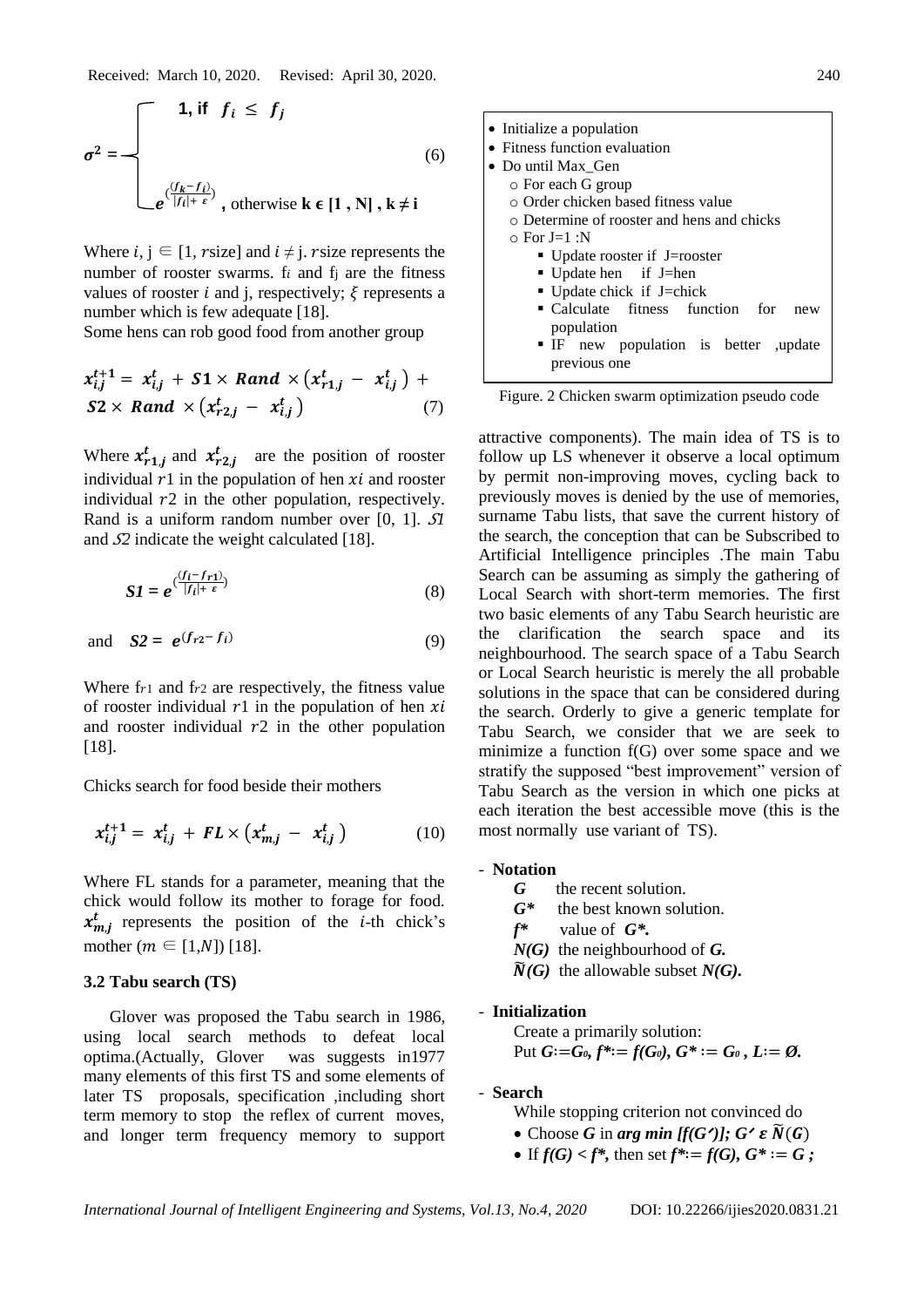• Save Tabu for the recent move in *L* (delete elderly entry if needful); End while

### - **Termination criterion**

Theoretically, the search may keep going ever, except if the optimal solution of the problem is defined in advance. In pursuit, the search has to be stopped at several points. The most generally used stopping criteria in Tabu Search are:

- After a specific number of iterations (or a constant amount of CPU time).
- If there are no improvements in the objective function value after some number of iterations.
- When the objective function arrives a prespecific threshold value. [7,19,20].

## **4. Proposed work**

 CVRP will be solved by using two algorithms the first algorithm is CSO and the second one is new hybrid CSO with Tabu Search which will be listed in the next sections. First we will describe the CSO for CVRP then the TS for CVRP and finally the hybrid algorithm for CVRP.

#### **4.1 Solving CVRP by CSO**

 CVRP solved by CSO, first the parameters of CVRP like the dimension of the problem, the number of customers, the demand and coordinate of each customer, the number and the capacity of vehicles, the coordinate of the depot will be identified, also we need to specify the parameters of CSO like the number of generations and the number of iterations in each generation. The number of chickens related to the number of solutions. The initial population and first solution is generated randomly. The solution is shown by distributing customers to vehicles in Fig. 3, and in Fig. 4 the solution is clarified by clarifying the paths that the vehicles will travel in addition to arranging the customers inside the path. For more description we will take an example of for the first step is also described in Fig. 3. We can observe that the client **1** is assigned to vehicle **2,** client **2** is assigned to vehicle **1**, and so on. Also we have an example for second stage shown in Fig. 4. In the example,  $|R1|=$ **3** means that the first vehicle has to serve three clients, and  $\mathbf{i}_{1,1} = 2$  means that the client 2 will be visited first by the vehicle **1**. The hypothetical solution string indicates that three vehicle routes are **0→2→4→8→0, 0→1→5→9→0** and **0→3→6→7→0** respectively. In the Fig. 3, The position  $Xi$  of a selected chicken **i** is the solution,  $V$  $= \{v1, v2, ..., vn\}$ .  $Xi = [x1, x2, ..., xn]$  where  $(i \in$  $[1, \ldots, n]$ . The fitness function is calculated for each solution. Solution will be ranked into grouped as roosters, hens, and chicks. The best solution is the first rooster then update rooster until reached to maximum number of iterations.

#### **4.2 Solving CVRP by Tabu search**

In this section we will specify the solving CVRP by using Tabu Search. First we will get the parameter of the problem like number and position of customers and the number of vehicles and the capacity of each vehicle then in the main execution step we will distribute the vehicles on the customers as per the conditions of CVRP then get the initial solution and calculate the fitness for this solution and finally the Tabu will be applied. This procedure was completed until the stopping criterion of as far as possible was come to. It depends on replacing the first customer from the first route with the place of the second customer of the first route. This solution was saved in Tabu List to avoid redundancy for the solutions and the objective function value of this solution was saved. The Fig. 6 describes the whole algorithm as a pseudo-code. It should be noted that Remaining Vehicles is considered as RV, Remaining Customers is considered as RC, Remaining Feasible Customers is denoted as RFC and Objective Function Value is denoted as OFV.

| Customer<br>no. (cno) | c1  | c2  | c <sub>3</sub> | <br> | cn  |
|-----------------------|-----|-----|----------------|------|-----|
| Vehicle<br>no. $(XV)$ | xvl | xv2 | xv3            | <br> | xvn |

| Customer<br>no. <sub>(cno)</sub> |  | ◠ |  |  |  |
|----------------------------------|--|---|--|--|--|
| Vehicle<br>no.                   |  |   |  |  |  |

Figure. 3 Cluster – solution representation

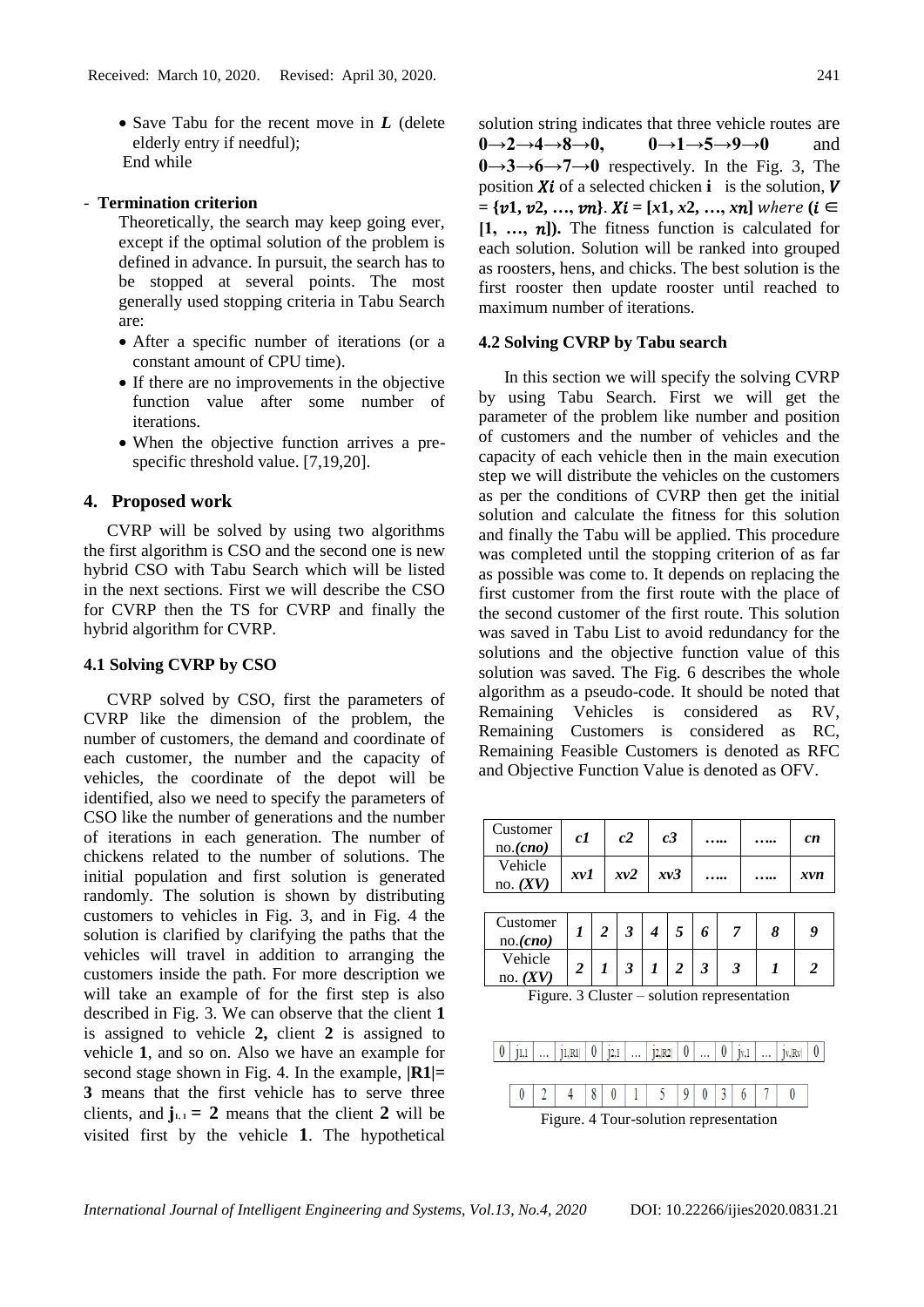#### At  $T = 0$

- 1.Initialize the number of customers and the number of vehicles.
- 2.Initialize the dimension of the problem, the position of each customer and the position of depot.
- 3.Initialize the demand of each customer and the capacity of vehicle.
- 4.Initialize a population of N chickens and define the related parameters according to the previous initialization of problem (the No. of chickens represent the No. of customers).
- 5.Evaluate the N chickens' fitness values.
- 6. Do until  $(T < Max_Gen)$ 
	- IF (T%  $G = 0$ )
		- Order the chickens' fitness values and establish a hierarchical order in the swarm. - Split the swarm into different groups, and determine the relationships between chicks and mother hens in a group.
		- End IF
	- For  $i=1:N$ 
		- If  $i=$  R Update its solution/location using Eq.  $(5)$  & Eq.  $(6)$ End IF
		- If  $i=$  H Update its solution/location using Eq. (7) & Eq. (8) & Eq. (9) End IF
		- If  $i == C$  Update its solution/location using Eq.  $(10)$ End IF
		- Evaluate the new solutions by calculating the summation of each vehicle cost.
		- If the new solution is better than its previous one, update it. End for
	- $T = T+1$
	- Go to step 6

Figure. 5 Chicken swarm optimization algorithm for solving CVRP

## **4.3 Hybrid chicken swarm optimization with Tabu search for CVRP (HYCSOTS)**

The CVRP will be solved in this part by using CSO with TS, and as we mentioned earlier, one of the advantages of using TS is that it helps to avoid local optima where all the neighboring solutions are non-improving. This advantage will be used with roosters and dominated hens to get better results. The number of clients, the number of vehicles, the demand of each customer, the capacity for the vehicles, the coordinates of the customers, and the coordinates of the depot, these parameters will be initialized for CVRP. Second, the number of iterations, populations in the swarm, also the number of roosters, hens, and chicks in the population and flow mother constant will be

## I.Main Initialization

### II.Main Execution

- a. Initial Tour Construction
	- 1. Initialize appropriate information
	- 2. Select a vehicle from RV and create RFC
		- which is containing the same customers of RC
	- 3. Remove selected vehicle from RV
	- 4. Initialize appropriate information for selected vehicle
	- 5. Identify first customer to be added to the route using appropriate criteria
	- 6. Add customer to the route
	- 7. Remove customer from RC
	- 8. If RC is empty: STOP and go to b
	- 9. If RC is not empty: Go to a.10 to complete the rest of the route
	- 10.Select a potential customer from RC using appropriate criteria
	- 11.Check for constraint violations
	- 12.If no constraints are violated go to a.6
	- 13.If either constraint violated go to a.16
	- 14.If RFC not empty: go to a.16
	- 15.If RFC empty: close route and go to a.2
	- 16.Select a potential customer from RFC using
	- appropriate criteria
	- 17.Check constraints
	- 18.If no constraints are violated go to a.19 else go to a.21
	- 19.Add customer to route
	- 20.Remove potential customer from RC and RFC and go to a.14
	- 21.Remove potential customer from RFC and go to a.14
- b. Evaluate Initial Objective Function Value
- c. Initialize Neighbourhood
- d. Tabu Search Metaheuristic
	- (i) Add 1 to Loop Count
	- (ii) If iteration limit reached: go to step III
	- (iii) If iteration limit not reached: go to d.4
	- (iv) Create a solution
	- (v) If the solution exist in the TabuList go to (i)
	- (vi) Calculate the OFV
	- (vii) Update TabuList
	- (viii) Compare Current with new OFV
	- (ix) If Current > OFV: go to (i)
	- (x) If Current  $\leq$  OFV go to (xi)
	- $(xi)$  Set Current = OFV
	- (xii) Update solution matrix
- (xiii) Go to d.1
- III.Main Termination

Figure. 6 The pseudo-code for solving CVRP by using TS

determined for HYCSOTS as shown in Table 2. It should be noted that the population size divided into roosters, hens and chicks, and that the more the number of iterations the more good solutions are reached. The next step is to assign every chicken to customer randomly. After that we create the initial

*International Journal of Intelligent Engineering and Systems, Vol.13, No.4, 2020* DOI: 10.22266/ijies2020.0831.21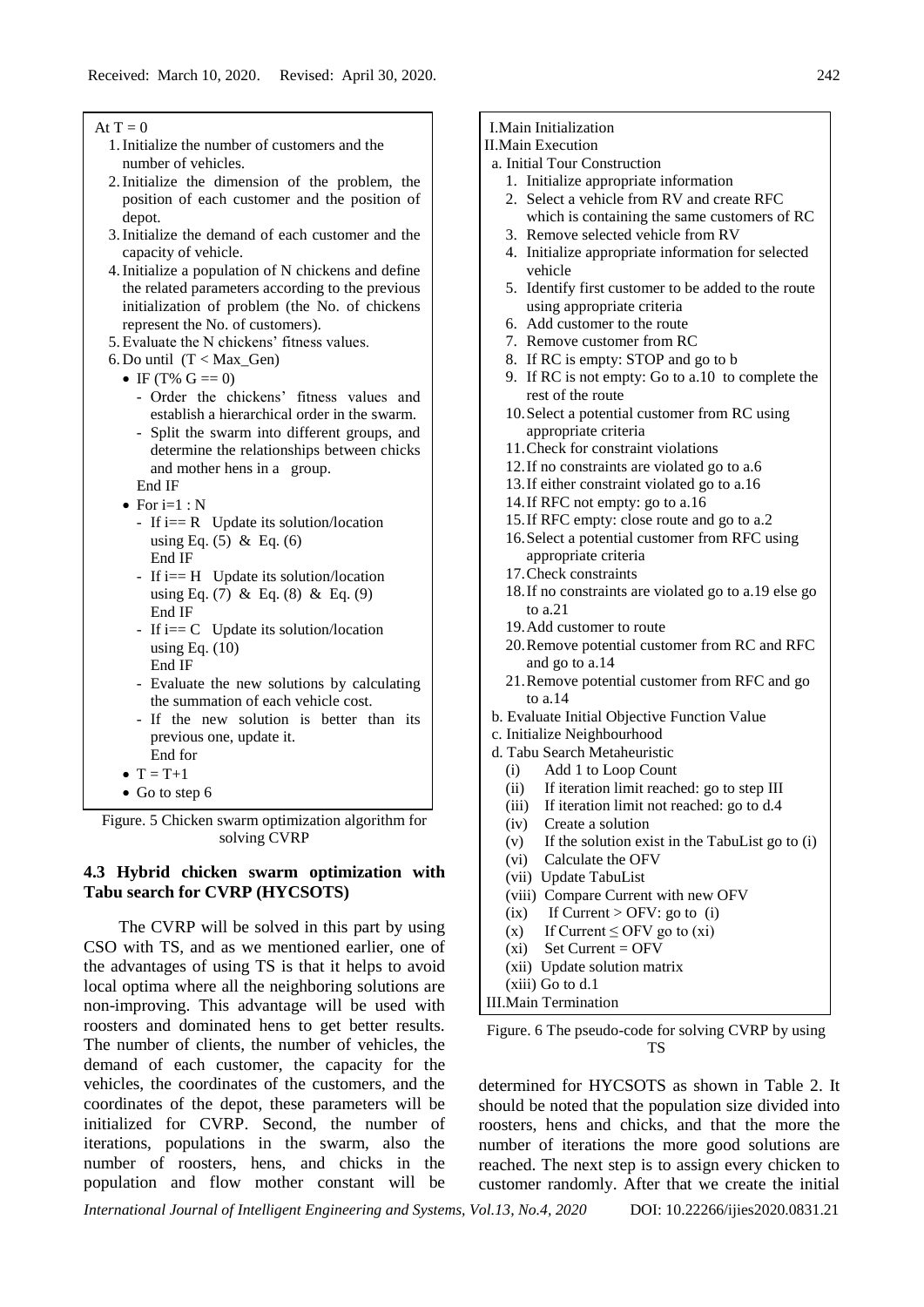solution which is depends on the rules and equations of the CVRP. The most important element in creating the initial solution is that the customer requirements do not exceed the capacity of the vehicles and are calculated by the following equation: Q( $\sum_{x_j \in R_i} q_{j \leq Q}$ ), then we calculate the cost of each route using the following equation: Cost(Ri)=  $\sum_{j=1}^{k} c_{j,j+1}$  $\int_{j=0}^{\infty} c_{j,j+1}$ . We must take in the consideration the total distance of any route is not larger than a preset specific. Then we calculate the total cost for the problem by using:  $F_{CVRP}(S) = \sum_{i=1}^{m} Cost(Ri)$  $\sum_{i=1}^{m} Cost(Ri)$ . After that we apply the Tabu Search and calculate the fitness, then we choose the best fitness value. According to previous results we will update the hierarchical order for chickens. After initialization steps the next steps repeated until the number of iterations is finished. In this case we have some roosters, dominated hens, mother hens and chicks. We will apply CSO moving equations on the current distribution to get *I* solutions, if the chicken is rooster then we will use the next equation:  $x_{i,j}^{t+1} = x_{i,j}^t \times (1 + Random(0, \sigma^2)),$ if the chicken is hen we will use  $x_{i,j}^{t+1} = x_{i,j}^t + S1 \times$  Rand  $\times (x_{r1,j}^t - x_{i,j}^t) + S2 \times$  Rand  $\times$  $(x_{r2,j}^t - x_{i,j}^t)$ , and if it is chicks we will use this equation:  $x_{i,j}^{t+1} = x_{i,j}^t + FL \times (x_{m,j}^t - x_{i,j}^t)$  to take the next step. In the other hand, we apply the Tabu Search on the same distribution but just only for roosters and dominated hens to get *I'* solutions, then we calculate the fitness value for every solution and compare the results and choose best fitness value and so on. The algorithm is described as follows in Fig. 7. It should be noted that we will refer to solutions obtained through CSO for roosters CR, for hens CH and we will refer to solutions obtained through Tabu Search for roosters TR, for hens TH. In the final we will consider the best solution that was got from the comparison between CR and TR in SR and for hens SH, and we will consider the solution that was got from chicks as SC.

### **5. Experimental results**

In this section, we present the implementation of our proposed methodologies. Experimental results using different sets of parameters are shown along with explanations for the results values. A comparison between Chicken Swarm Optimization (CSO), Hybrid CSO with Tabu Search (HYCSOTS) and Tabu Search (TS) results for solving CVRP also provided. The comparison is made upon the results of experiments applied on

#### At  $T = 0$

- 1.Initialize the number of customers and the number of vehicles
- 2.Initialize the dimension of the problem , the position of each customer and the position of depot
- 3.Initialize the demand of each customer and the capacity of vehicle.
- 4.Initialize a population of N chickens randomly and define the related parameters according to the previous initialization of the problem (the No. of chickens represent the No. of customers) and Initialize randomly *I* solutions of (*Ni*)
- 5.Evaluate the N chickens' fitness values
- 6.Improve the solution using Tabu search.
- 7. Set or update The *N* chicken's fitness values if it is better than the randomly one.
- 8. Do until  $(T < Max$  Gen)
	- $\mathbf{\hat{V}}$ IF (T% G == 0)
		- ➢Order the chickens' fitness values and establish a hierarchical order in the swarm.
		- ➢Split the swarm into different groups, and determine the relationships between chicks and mother hens in a group End IF

❖For i=1 : N

- IF  $i = R$  Update its solution/location using Eq. (5) & Eq. (6) to get CR End IF
- IF  $i = H$  Update its solution/location using Eq. (7) & Eq. (8) & Eq. (9) to get CH End IF
- Use Tabu search only on roosters and dominated hens to get TR or TH.
- Calculate the fitness value for (CR, TR) or (CH, TH) according to i.
- IF  $i = R$  and  $CR \geq TR$  then  $SR = CR$ else  $SR = TR$
- IF  $i = H$  and  $CH \geq TH$  then  $SH = CH$ else SH = TH
- IF  $i == C$  Update its solution/location using Eq.  $(10)$  to get SC End IF
- Set or update The *N* chicken's fitness values if it is better than the previous one.
- Evaluate the new solutions by calculating the summation of each vehicle cost.
- If the new solution is better than its previous one update it
- End for
- $\mathbf{\hat{v}}$ T = T+1
- ❖Go to step 8

Figure. 7 Hybrid CSO with TS for CVRP

best-known benchmarks [5]. Our methodology is implemented using the following technologies.

**Software:** Matlab R2013a, Windows 10 Pro 64-bit operating system, Microsoft Excel.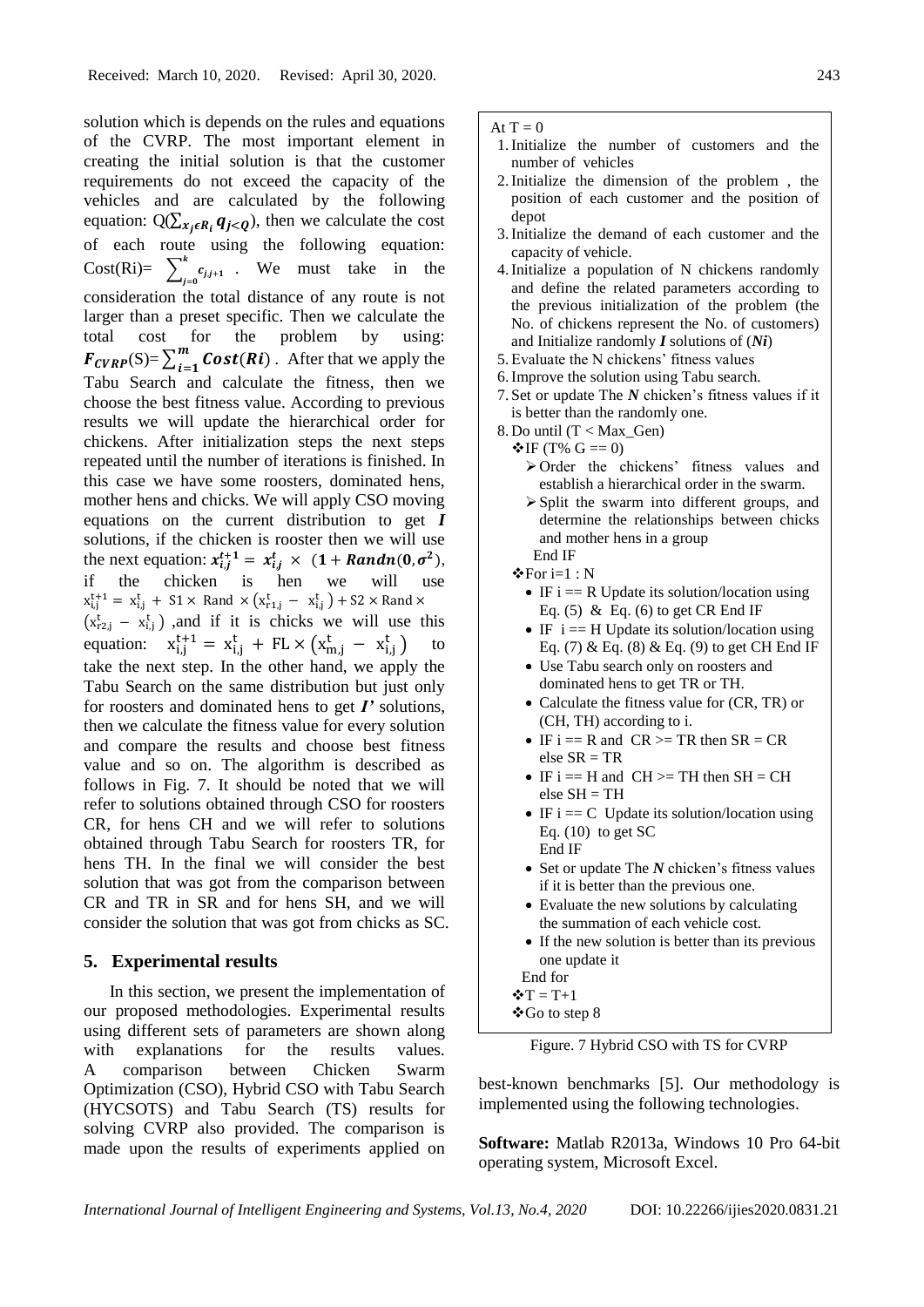| Instance<br>Symbol | Problem<br>Name | No. of<br>Nodes | No. of<br>Customers | Vehicles<br>count | Vehicle<br>capacity | Type |
|--------------------|-----------------|-----------------|---------------------|-------------------|---------------------|------|
| C1                 | A N32 K5        | 32              | 31                  | 5                 | 100                 | A    |
| C <sub>2</sub>     | A N37 K6        | 37              | 36                  | 6                 | 100                 | A    |
| C <sub>3</sub>     | A N45 K6        | 45              | 44                  | 6                 | 100                 | A    |
| C <sub>4</sub>     | A N54 K7        | 54              | 53                  | 7                 | 100                 | A    |
| C <sub>5</sub>     | A_N80_K10       | 80              | 79                  | 10                | 100                 | A    |
| C <sub>6</sub>     | <b>B_N35_K5</b> | 35              | 34                  | 5                 | 100                 | B    |
| C <sub>7</sub>     | <b>B_N39_K5</b> | 39              | 38                  | 5                 | 100                 | B    |
| C8                 | <b>B_N57_K9</b> | 57              | 56                  | 9                 | 100                 | B    |
| C <sub>9</sub>     | P N16_K8        | 16              | 15                  | 8                 | 35                  | P    |
| C10                | P N60 K15       | 60              | 59                  | 15                | 80                  | P    |

Table 1. The instances details

Table 2. Parameters' values

| <b>Parameter</b>        | Value          |  |  |  |  |
|-------------------------|----------------|--|--|--|--|
| Number of iterations    | 1000           |  |  |  |  |
| Population size         | 100            |  |  |  |  |
| Dimensions              | From instances |  |  |  |  |
| <b>CSO</b>              |                |  |  |  |  |
| <b>Roosters Percent</b> | 15 %           |  |  |  |  |
| Hens Percentage         | 70 %           |  |  |  |  |
| Chicks percentage       | 15%            |  |  |  |  |





Figure. 8 Average costs for HYCSOTS, CSO and TS



Figure. 9 Best costs for HYCSOTS, CSO and TS



Figure. 10 Best costs for benchmark and hybrid CSO algorithms (less is better)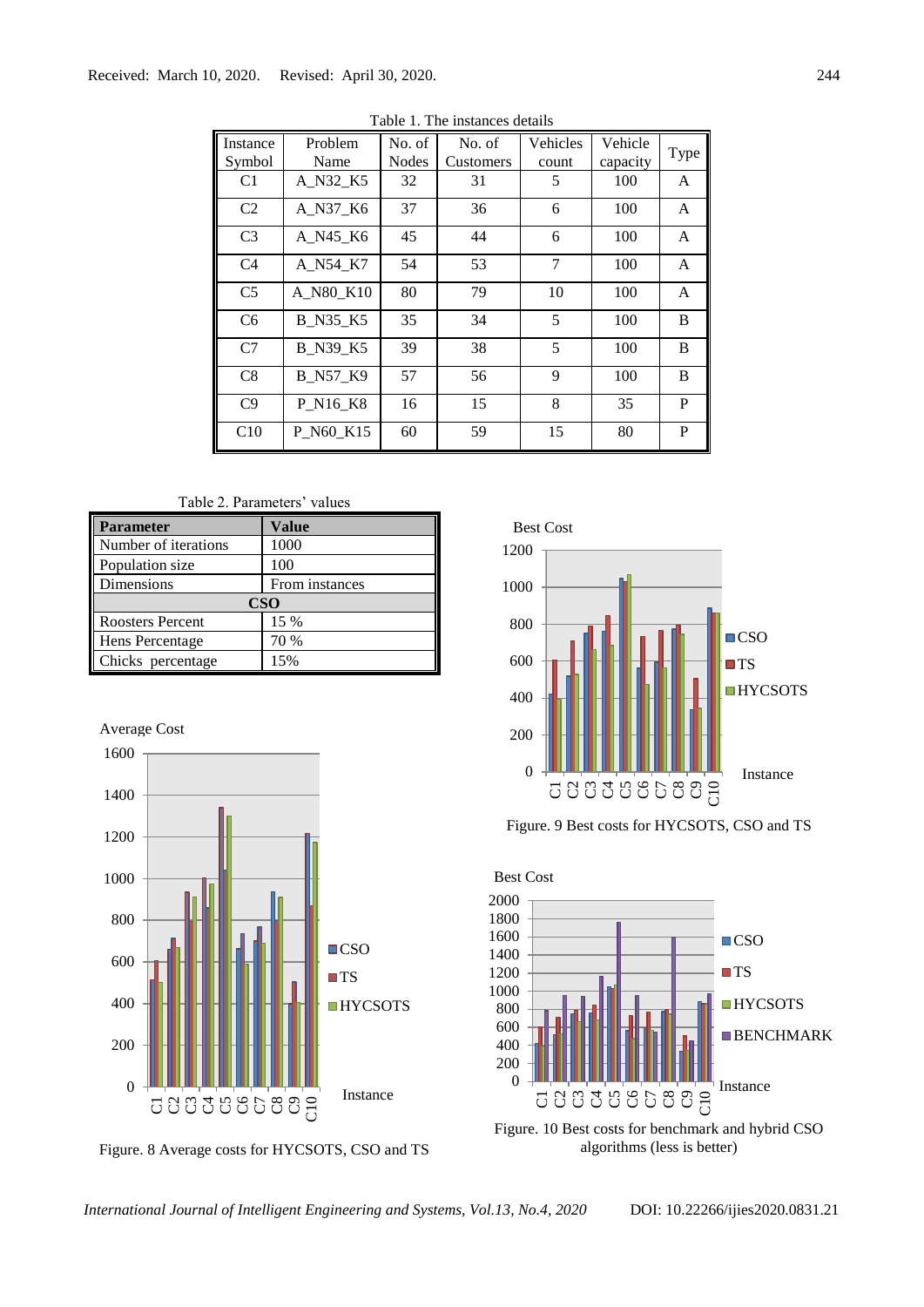| <b>Instance</b> | <b>Algorithm</b> | <b>Mean Cost</b> | <b>Maximum</b> | <b>Minimum</b> | Table 5. Comparison between 111 CSOTS, CSO, 15, and beneminary<br><b>Standard</b> | Hit          | <b>Best Known</b> |  |
|-----------------|------------------|------------------|----------------|----------------|-----------------------------------------------------------------------------------|--------------|-------------------|--|
| <b>Symbol</b>   |                  |                  | <b>Cost</b>    | Cost           | <b>Deviation</b>                                                                  | rate %       | (Benchmark)       |  |
| C1              | CSO              | 514.604359       | 594.6326       | 423.68         | 37.65053                                                                          | 100%         |                   |  |
|                 | <b>TS</b>        | 605.664521       | 614.0797       | 605.1685       | 1.59903868                                                                        | 100%         | 784               |  |
|                 | <b>HYCSOTS</b>   | 500.9375         | 597.3252       | 392.2502       | 45.02117                                                                          | 100%         |                   |  |
|                 | <b>CSO</b>       | 662.0233         | 845.8991       | 519.5303       | 57.8781                                                                           | 100%         |                   |  |
| C2              | <b>TS</b>        | 713.95175        | 733.0292       | 710.8494       | 4.457472                                                                          | 100%         | 949               |  |
|                 | <b>HYCSOTS</b>   | 668.9517         | 845.227        | 528.9327       | 50.05102                                                                          | 100%         |                   |  |
|                 | <b>CSO</b>       | 935.632          | 1306.743       | 750.6594       | 92.86331                                                                          | 56%          |                   |  |
| C <sub>3</sub>  | <b>TS</b>        | 794.467207       | 805.274        | 790.9004       | 4.486827                                                                          | 100%         | 944               |  |
|                 | <b>HYCSOTS</b>   | 913.2391         | 1184.359       | 661.6576       | 95.34                                                                             | 65%          |                   |  |
|                 | <b>CSO</b>       | 1003.5489        | 1314.438       | 761.9232       | 98.07118                                                                          | 94%          |                   |  |
| C <sub>4</sub>  | <b>TS</b>        | 860.394063       | 892.2747       | 848.6098       | 10.12557                                                                          | 100%         | 1167              |  |
|                 | <b>HYCSOTS</b>   | 974.62643        | 1232.438       | 683.6301       | 83.87995                                                                          | 98%          |                   |  |
|                 | <b>CSO</b>       | 1340.357         | 1826.731       | 1046.661       | 153.8499                                                                          | 98%          |                   |  |
| C <sub>5</sub>  | <b>TS</b>        | 1041.773281      | 1082.122       | 1030.969       | 12.64363                                                                          | 100%         | 1763              |  |
|                 | <b>HYCSOTS</b>   | 1301.755         | 1869.989       | 1069.21        | 145.8932                                                                          | 99%          |                   |  |
|                 | CSO              | 662.569199       | 758.0507       | 560.7559       | 42.98174                                                                          | 100%         |                   |  |
| C <sub>6</sub>  | TS               | 735.837045       | 746.9812       | 733.6974       | 3.504027                                                                          | 100%         | 955               |  |
|                 | <b>HYCSOTS</b>   | 590.956          | 688.2906       | 473.1573       | 40.65164                                                                          | 100%         |                   |  |
|                 | <b>CSO</b>       | 701.655          | 793.5782       | 594.9109       | 44.74526                                                                          | $\mathbf{0}$ |                   |  |
| C7              | <b>TS</b>        | 768.569471       | 782.9341       | 766.383        | 3.15102                                                                           | $\Omega$     | 549               |  |
|                 | <b>HYCSOTS</b>   | 691.0228         | 791.1641       | 565.4742       | 47.18505                                                                          | $\mathbf{0}$ |                   |  |
|                 | <b>CSO</b>       | 936.621093       | 1179.3586      | 773.5207       | 77.49575                                                                          | 100%         |                   |  |
| C8              | <b>TS</b>        | 798.359891       | 808.512        | 794.9312       | 3.349527                                                                          | 100%         | 1598              |  |
|                 | <b>HYCSOTS</b>   | 909.6509         | 1113.548       | 745.9398       | 76.68108                                                                          | 100%         |                   |  |
| C9              | CSO              | 398.96339        | 483.3567       | 336.925        | 37.76741                                                                          | 88%          |                   |  |
|                 | <b>TS</b>        | 504.741          | 504.741        | 504.741        | 0.0                                                                               | $\mathbf{0}$ | 450               |  |
|                 | <b>HYCSOTS</b>   | 405.06565        | 487.611        | 345.4381       | 36.99339                                                                          | 84%          |                   |  |
|                 | <b>CSO</b>       | 1217.715         | 1613.475       | 886.7962       | 165.5583                                                                          | 5%           |                   |  |
| C10             | <b>TS</b>        | 871.370155       | 904.7614       | 861.418        | 10.62801625                                                                       | 100%         | 968               |  |
|                 | <b>HYCSOTS</b>   | 1173.476         | 1705.321       | 861.8525       | 154.3972                                                                          | 7%           |                   |  |

Table 3. Comparison between HYCSOTS, CSO, TS, and benchmark

**Hardware:** Intel(R)Core(TM)i7-5500U@2.40GHz machine, 16 GB RAM, Intel(R)HD Graphics 5500, AMD Radeon(TM) R9 M375.

We will compare the implementation of CSO, TS and HYCSOTS algorithms on datasets using three different classes A, B and P of CVRP with instances per class. The instance details are shown in the Table 1.

From Table 1 it appears that in class A; 5, 6, 6, 7 and 10 vehicles are assigned to 31, 36, 44, 53 and 79 customers respectively and there is one node in each instance for warehouse and the capacity for each vehicle is 100. Moreover, in class B; 5, 5 and 9 vehicles are assigned to 34, 38 and 56 customers respectively and there is one node in each instance for depot and the capacity of each vehicle is 100. Finally, in class P; 8 and 15 vehicles are assigned to 15 and 59 customers respectively and the capacity of first vehicle is 35 and for second one is 80. The population structure is the main difference between our proposed algorithms, so we list different parameters' values used for the proposed algorithms in Table 2. In the Table 3, we compare HYCSOTS, CSO and TS and we consider the cost factor as will be indicated in Table 3, Figs. 8 and 9.

As the Table 3 and Figs. 8 and 9 which explains that we solve CVRP by a new hybrid CSO with TS algorithm which is solved completely and we found that the cost of the HYCSOTS algorithm is much better than CSO and TS algorithms. We indicate to solve a minimization problem so, in our graphs less results is better. The best results that exist on the benchmark [5] which were taken in 'November-2019' and our obtained results were compared.

Also as shown in Table 3 and Fig. 10 the minimum cost of Hybrid CSO with TS Algorithm is often better than benchmark cost and the percentage

*International Journal of Intelligent Engineering and Systems, Vol.13, No.4, 2020* DOI: 10.22266/ijies2020.0831.21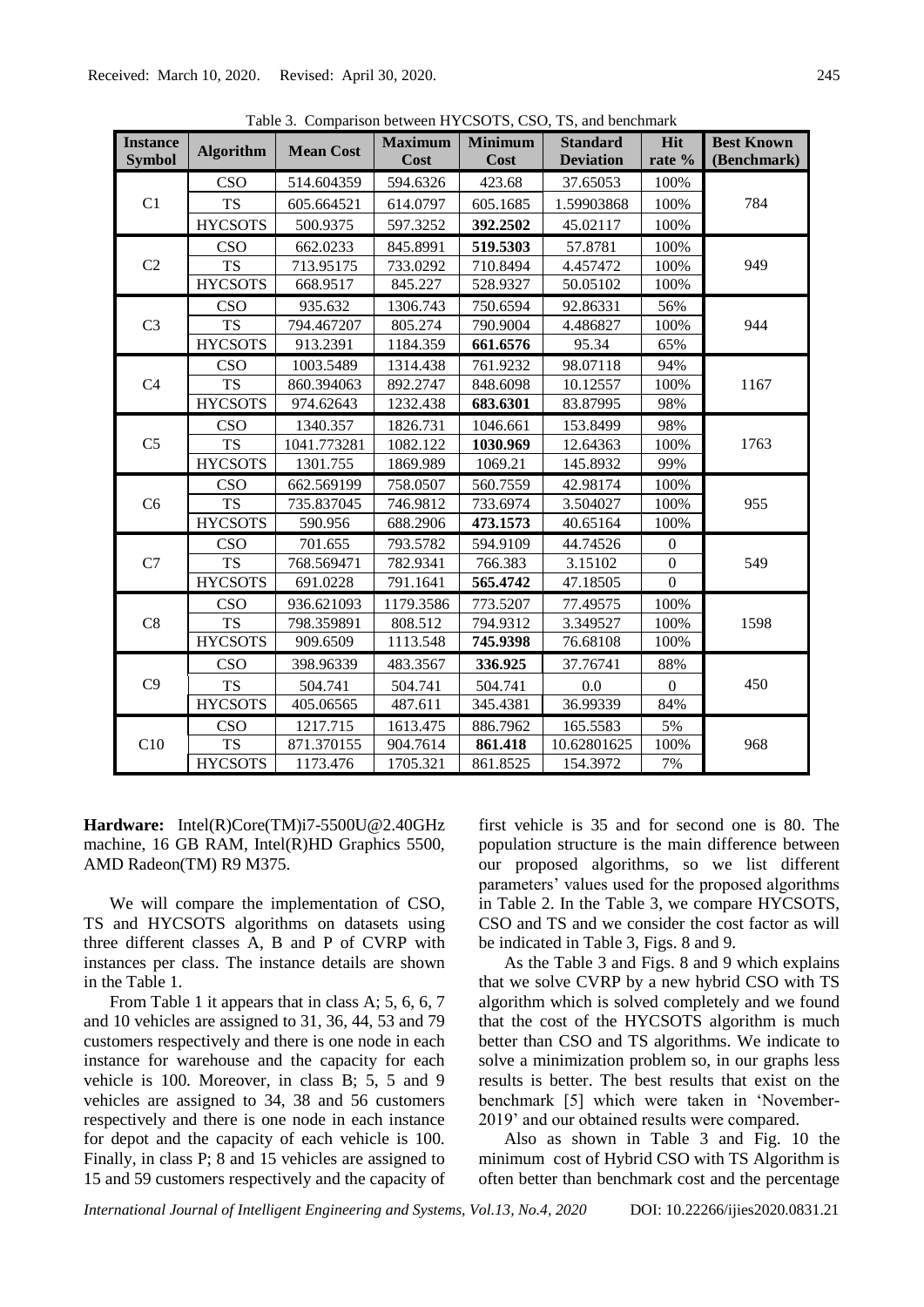of how many times that the Hybrid, CSO and TS results overcome the benchmark results through 100 runs represented as Hit rate, and our results have overcome the best results known (benchmark) completely. We found that the hybrid algorithm is better than CSO and TS and benchmark results in 5 instances (C1, C3, C4, C6, C8). For CSO is better than other results in two instances (C2, C9). The TS is better than other results in two instances (C5, C10) and finally the benchmark results are better than others in instance C7. By the comparison between the Hybrid, CSO and TS we found that the hybrid is better than others in six instances (C1, C3, C4, C6, C7, C8) also the comparison between results for CSO and TS likes the previous results. Finally we found that hybrid algorithm overcome the other two algorithms in most instances.

### **6. Conclusion**

The CVRP is an integer programming problem, which is fall into the category of non-polynomial time problem with the goal of minimizing the total travelled distance by vehicles with limited capacity to reach their destination and back to the start depot. In this paper we use the advantages of CSO in fasting convergence, easy to calculate and good robustness, consequently, achieve a good balance between randomness and determinism for finding the optimum and the advantage of TS is to avoid local optima where all the neighboring solutions are non-improving. All previous features of the two algorithms were combined to create a new hybrid algorithm HYCSOTS to solve the CVRP. From the simulation results we found that the proposed hybrid algorithm overcome the benchmark results by 90% and overcome the CSO results by 70% and overcome the TS results by 80 % which is mean the proposed hybrid algorithm almost overcome the results of benchmark, CSO and TS for CVRP. We will enhancement our proposed algorithm by using a metaheuristic algorithm like genetic algorithm or Particle Swarm Algorithm with CSO. They are generally used to generate high-quality solutions for optimization problems and search problems.

## **Conflicts of Interest**

The authors declare no conflict of interest.

### **Author Contributions**

Conceptualization, Nora, Ahmed, and Mahmoud; methodology, Ahmed; software, Nora; validation, Nora, Ahmed, and Mahmoud; formal analysis, Ahmed, and Mahmoud; investigation, Nora;

resources, Nora, and Ahmed; data curation, Nora; writing—original draft preparation, Nora, and Ahmed; writing—review and editing, Nora, and Mahmoud; visualization, Nora, and Ahmed; supervision, Mahmoud.

### **References**

- [1] R. Linfati and J. Willmer Escobar, "Reoptimization Heuristic for the Capacitated Vehicle Routing Problem", *Journal of Advanced Transportation*, Vol. 2018, No. 3743710, pp. 1-2, 2018.
- [2] G. I. Sayed, G. Khoriba, and M. H. Haggag, "Hybrid Quantum Salp Swarm Algorithm for Contrast Enhancement of Natural Images", *International Journal of Intelligent Engineering and Systems*, Vol. 12, No. 6, pp. 225-235, 2019.
- [3] E. Alba and B. Dorronsoro, *Cellular Genetic Algorithms*, Vol. 42, Springer, 2008.
- [4] H. Y. Kang and A. Lee, "An Enhanced Approach for the Multiple Vehicle Routing Problem with Heterogeneous Vehicles and a Soft Time Window", *Symmetry*, Vol. 2018, No. [10110650,](https://doi.org/10.3390/sym10110650) pp. 2-4, 2018.
- [5] http://neo.lcc.uma.es/vrp/vehicle-routingproblem/, 1-November-2019.
- [6] X. Meng, Y. Liu, X. Gao, and H. Zhang, "A New Bio-inspired Algorithm: Chicken Swarm Optimization", In: *Proc. [International Conf. in](https://link.springer.com/conference/swarm)  [Swarm Intelligence](https://link.springer.com/conference/swarm)*, Hefei, China, pp. 86–94, 2014.
- [7] F. Glover and G.A. Kochenberger, *Handbook of Metaheuristics*, Vol.57, springer, 2003.
- [8] G. Nagy and S. Salhi, "Heuristic algorithms for single and multiple depot vehicle routing problems with pickups and deliveries", *European Journal of Operational Research*, Vol. 162, No. 1, pp. 128 , 2005.
- [9] G. Laporte, "The Vehicle Routing Problem: An overview of exact and approximate algorithms", *European Journal of Operational Research*, Vol. 59, No. 3, pp. 345-358, 1992.
- [10] C. Pop, I. Kara, and A. Marc, "New mathematical models of the generalized vehicle routing problem and extensions", *Applied Mathematical Modelling*, Vol. 36, No. 1, pp. 97-107, 2012.
- [11] Y. Gajpal and P.L. Abad, "Multi-ant Colony System (MACS) for a Vehicle Routing Problem with Backhauls", *European Journal of Operational Research*, Vol. 196, No. 1, pp. 102–117, 2009.

*International Journal of Intelligent Engineering and Systems, Vol.13, No.4, 2020* DOI: 10.22266/ijies2020.0831.21